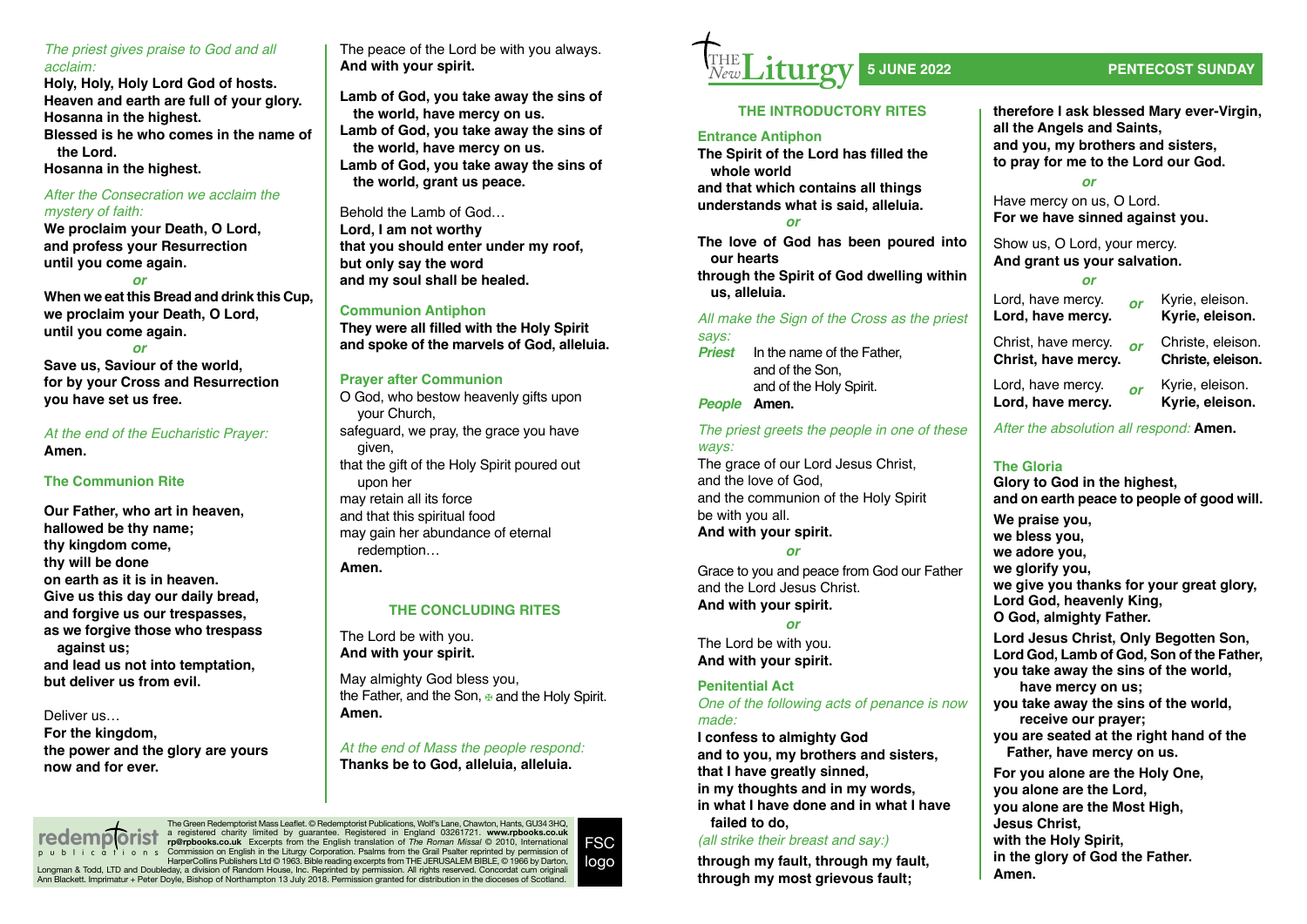## **The Collect**

- O God, who by the mystery of today's great feast
- sanctify your whole Church in every people and nation,

pour out, we pray, the gifts of the Holy Spirit across the face of the earth

and, with the divine grace that was at work when the Gospel was first proclaimed, fill now once more the hearts of believers…

# **Amen.**

# **THE LITURGY OF THE WORD**

#### **First Reading** Acts 2:1-11 A reading from the Acts of the Apostles. They were all filled with the Holy Spirit and

# began to speak.

When Pentecost day came round, the apostles had all met in one room, when suddenly they heard what sounded like a powerful wind from heaven, the noise of which filled the entire house in which they were sitting; and something appeared to them that seemed like tongues of fire; these separated and came to rest on the head of each of them. They were all filled with the Holy Spirit and began to speak foreign languages as the Spirit gave them the gift of speech.

Now there were devout men living in Jerusalem from every nation under heaven, and at this sound they all assembled, each one bewildered to hear these men speaking his own language. They were amazed and astonished. "Surely," they said, "all these men speaking are Galileans? How does it happen that each of us hears them in his own native language? Parthians, Medes and Elamites; people from Mesopotamia, Judaea and Cappadocia, Pontus and Asia, Phrygia and Pamphylia, Egypt and the parts of Libya round Cyrene; as well as visitors from Rome – Jews and proselytes alike – Cretans and Arabs; we hear them preaching in our own language about the marvels of God."

The word of the Lord. **Thanks be to God.**

**Psalm** Psalm103

**R. Send forth your Spirit, O Lord, and renew the face of the earth.** *or* **Alleluia!**

- 1. Bless the Lord, my soul! Lord God, how great you are. How many are your works, O Lord! The earth is full of your riches. **R.**
- 2. You take back your spirit, they die, returning to the dust from which they came.

You send forth your spirit, they are created;

and you renew the face of the earth. **R.**

3. May the glory of the Lord last for ever! May the Lord rejoice in his works! May my thoughts be pleasing to him. I find my joy in the Lord. **R.**

# **Second Reading** Romans 8:8-17

A reading from the letter of St Paul to the Romans.

# Everyone moved by the Spirit is a son of God.

People who are interested only in unspiritual things can never be pleasing to God. Your interests, however, are not in the unspiritual, but in the spiritual, since the Spirit of God has made his home in you. In fact, unless you possessed the Spirit of Christ you would not belong to him. Though your body may be dead it is because of sin, but if Christ is in you then your spirit is life itself because you have been justified; and if the Spirit of him who raised Jesus from the dead is living in you, then he who raised Jesus from the dead will give life to your own mortal bodies through his Spirit living in you.

So then, my brothers, there is no necessity for us to obey our unspiritual selves or to live unspiritual lives. If you do live in that way, you are doomed to die; but if by the Spirit you put an end to the misdeeds of the body you will live.

Everyone moved by the Spirit is a son of God. The spirit you received is not the spirit of slaves bringing fear into your lives again; it is the spirit of sons, and it makes us cry out, "Abba, Father!" The Spirit himself and our spirit bear united witness that we are children of God. And if we are children we are heirs as well: heirs of God and coheirs with Christ, sharing his sufferings so as to share his glory. The word of the Lord.

**Thanks be to God.**

# **Gospel Acclamation**

#### **Alleluia, alleluia!**

**Come, Holy Spirit, fill the hearts of your faithful**

**and kindle in them the fire of your love. Alleluia!**

The Lord be with you. **And with your spirit.**

A reading from the holy Gospel according to John.

**Glory to you, O Lord.** 

#### **Gospel** John 14:15-16. 23-26 The Holy Spirit will teach you everything.

Jesus said to his disciples:

- "If you love me you will keep my commandments.
- I shall ask the Father

and he will give you another Advocate to be with you for ever.

"If anyone loves me he will keep my word, and my Father will love him, and we shall come to him

and make our home with him.

- Those who do not love me do not keep my words.
- And my word is not my own;
- it is the word of the one who sent me.
- I have said these things to you
- while still with you;

but the Advocate, the Holy Spirit,

whom the Father will send in my name. will teach you everything

and remind you of all I have said to you."

The Gospel of the Lord. **Praise to you, Lord Jesus Christ.**

# **The Homily**

# **The Profession of Faith**

**I believe in God, the Father almighty, Creator of heaven and earth, and in Jesus Christ, his only Son, our Lord,**

# *(all bow during the next two lines)*

**who was conceived by the Holy Spirit, born of the Virgin Mary, suffered under Pontius Pilate,**

**was crucified, died and was buried; he descended into hell;**

- **on the third day he rose again from the dead;**
- **he ascended into heaven,**
- **and is seated at the right hand of God the Father almighty; from there he will come to judge the**

**living and the dead.**

**I believe in the Holy Spirit, the holy catholic Church, the communion of saints, the forgiveness of sins, the resurrection of the body, and life everlasting. Amen.**

*The bidding prayers now follow:* Let us pray to the Lord. **Lord, hear our prayer.**

# **THE LITURGY OF THE EUCHARIST**

*If the prayers of blessing are said aloud the people acclaim each time:*  **Blessed be God for ever.**

Pray, brethren (brothers and sisters)… **May the Lord accept the sacrifice at your hands for the praise and glory of his name, for our good and the good of all his holy Church.**

# **Prayer over the Offerings**

Grant, we pray, O Lord, that, as promised by your Son, the Holy Spirit may reveal to us more abundantly the hidden mystery of this sacrifice and graciously lead us into all truth… **Amen.**

# **The Eucharistic Prayer**

The Lord be with you. **And with your spirit.**

Lift up your hearts. **We lift them up to the Lord.**

Let us give thanks to the Lord our God. **It is right and just.**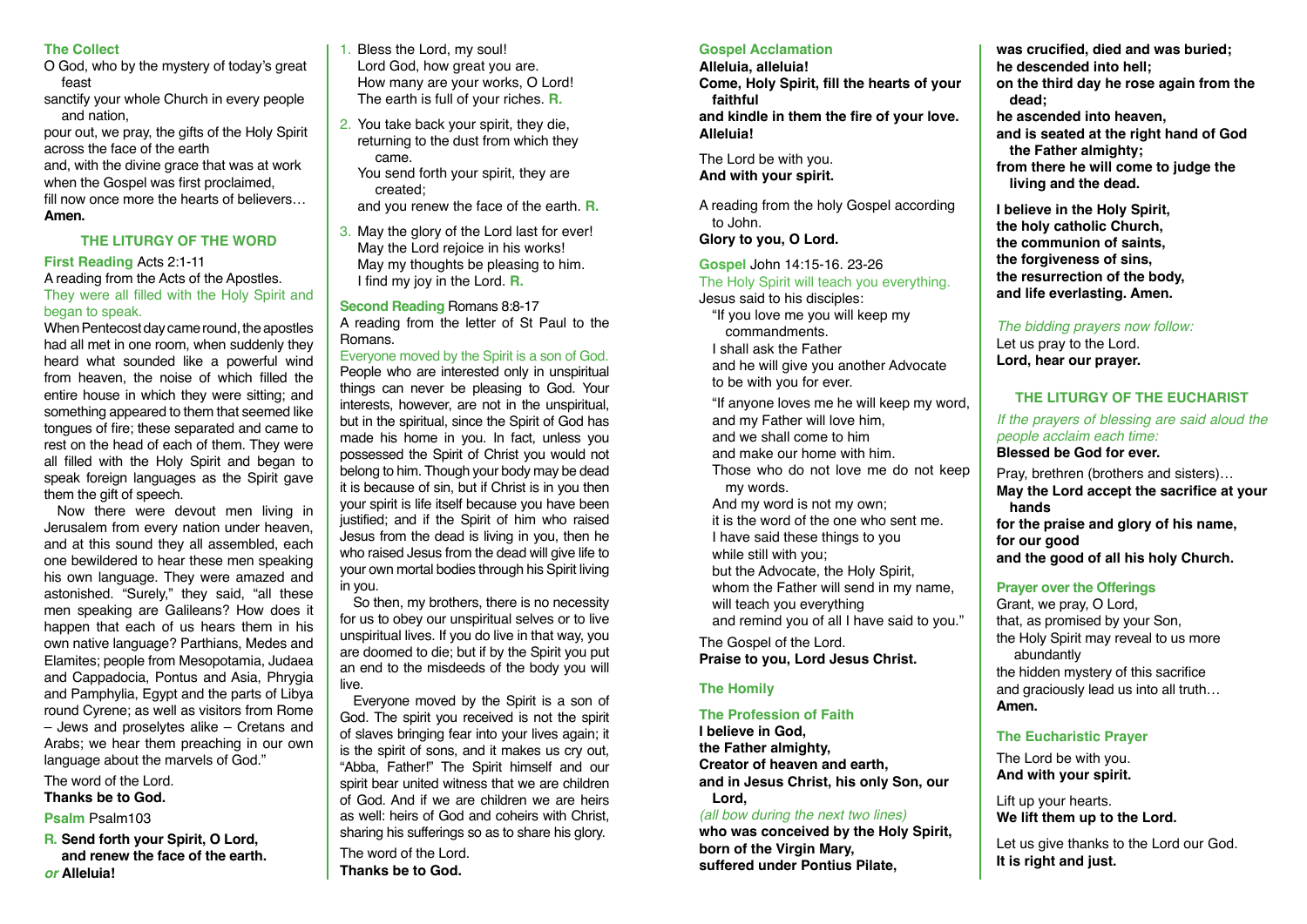#### **The Eucharistic Prayer**

The Lord be with you. **And with your spirit.**

Lift up your hearts. **We lift them up to the Lord.**

Let us give thanks to the Lord our God. **It is right and just.**

#### *The priest gives praise to God and all acclaim:*

**Holy, Holy, Holy Lord God of hosts. Heaven and earth are full of your glory. Hosanna in the highest. Blessed is he who comes in the name of the Lord.**

**Hosanna in the highest.**

# *After the Consecration we acclaim the mystery of faith:*

**We proclaim your Death, O Lord, and profess your Resurrection until you come again.**

#### *or*

**When we eat this Bread and drink this Cup, we proclaim your Death, O Lord, until you come again.**

#### *or*

**Save us, Saviour of the world, for by your Cross and Resurrection you have set us free.**

#### *At the end of the Eucharistic Prayer:*  **Amen.**

#### **The Communion Rite**

**Our Father, who art in heaven, hallowed be thy name; thy kingdom come, thy will be done on earth as it is in heaven. Give us this day our daily bread, and forgive us our trespasses, as we forgive those who trespass against us; and lead us not into temptation, but deliver us from evil.**

# Deliver us...

**For the kingdom, the power and the glory are yours now and for ever.**

The peace of the Lord be with you always. **And with your spirit.**

**Lamb of God, you take away the sins of the world, have mercy on us. Lamb of God, you take away the sins of the world, have mercy on us. Lamb of God, you take away the sins of the world, grant us peace.**

Behold the Lamb of God… **Lord, I am not worthy that you should enter under my roof, but only say the word and my soul shall be healed.**

# **Communion Antiphon**

**Since you are children of God, God has sent into your hearts the Spirit of his Son, the Spirit who cries out: Abba, Father.** 

#### **Prayer after Communion**

May receiving this Sacrament, O Lord our God,

bring us health of body and soul, as we confess your eternal holy Trinity and undivided Unity…

**Amen.**

#### **THE CONCLUDING RITES**

The Lord be with you. **And with your spirit.**

May almighty God bless you, the Father, and the Son, ⊕ and the Holy Spirit. **Amen.**

#### *At the end of Mass the people respond:* **Thanks be to God.**

The Green Redemptorist Mass Leaflet. © Redemptorist Publications, Wolf's Lane, Chawton, Hants, GU34 3HQ, The gristered charity limited by guarantee. Registered in England 03261721. www.rpbooks.co.uk<br>The prephotology and En Longman & Todd, LTD and Doubleday, a division of Random House, Inc. Reprinted by permission. All rights reserved. Concordat cum originali<br>Ann Blackett. Imprimatur + Peter Doyle, Bishop of Northampton 13 July 2018. Permissi **redemp orist** publications



# **THE INTRODUCTORY RITES**

#### **Entrance Antiphon**

**Blest be God the Father, and the Only Begotten Son of God, and also the Holy Spirit, for he has shown us his merciful love.**

*All make the Sign of the Cross as the priest says:*

*Priest* In the name of the Father, and of the Son, and of the Holy Spirit.

*People* **Amen.**

# *The priest greets the people in one of these ways:*

The grace of our Lord Jesus Christ. and the love of God, and the communion of the Holy Spirit be with you all. **And with your spirit.**

# *or*

*or*

Grace to you and peace from God our Father and the Lord Jesus Christ. **And with your spirit.**

The Lord be with you. **And with your spirit.**

# **Penitential Act**

*One of the following acts of penance is now made:*

**I confess to almighty God and to you, my brothers and sisters, that I have greatly sinned, in my thoughts and in my words, in what I have done and in what I have failed to do,**

# *(all strike their breast and say:)*

**through my fault, through my fault, through my most grievous fault;**

**therefore I ask blessed Mary ever-Virgin, all the Angels and Saints, and you, my brothers and sisters, to pray for me to the Lord our God.**

#### *or*

Have mercy on us, O Lord. **For we have sinned against you.**

Show us, O Lord, your mercy. **And grant us your salvation.**

#### *or*

| Lord, have mercy.<br>Lord, have mercy.     | or | Kyrie, eleison.<br>Kyrie, eleison.     |
|--------------------------------------------|----|----------------------------------------|
| Christ, have mercy.<br>Christ, have mercy. | or | Christe, eleison.<br>Christe, eleison. |
| Lord have mercy                            |    | Kvrie eleison                          |

Lord, have mercy. *or* Kyrie, eleison. **Lord, have mercy.** 

# *After the absolution all respond:*  **Amen.**

#### **The Gloria**

**Glory to God in the highest, and on earth peace to people of good will. We praise you,**

**we bless you,**

- **we adore you,**
- **we glorify you,**

**we give you thanks for your great glory, Lord God, heavenly King, O God, almighty Father.**

**Lord Jesus Christ, Only Begotten Son, Lord God, Lamb of God, Son of the Father,**

**you take away the sins of the world, have mercy on us;**

**you take away the sins of the world, receive our prayer;**

**you are seated at the right hand of the Father, have mercy on us.**

**For you alone are the Holy One, you alone are the Lord, you alone are the Most High, Jesus Christ, with the Holy Spirit, in the glory of God the Father. Amen.**

FSC logo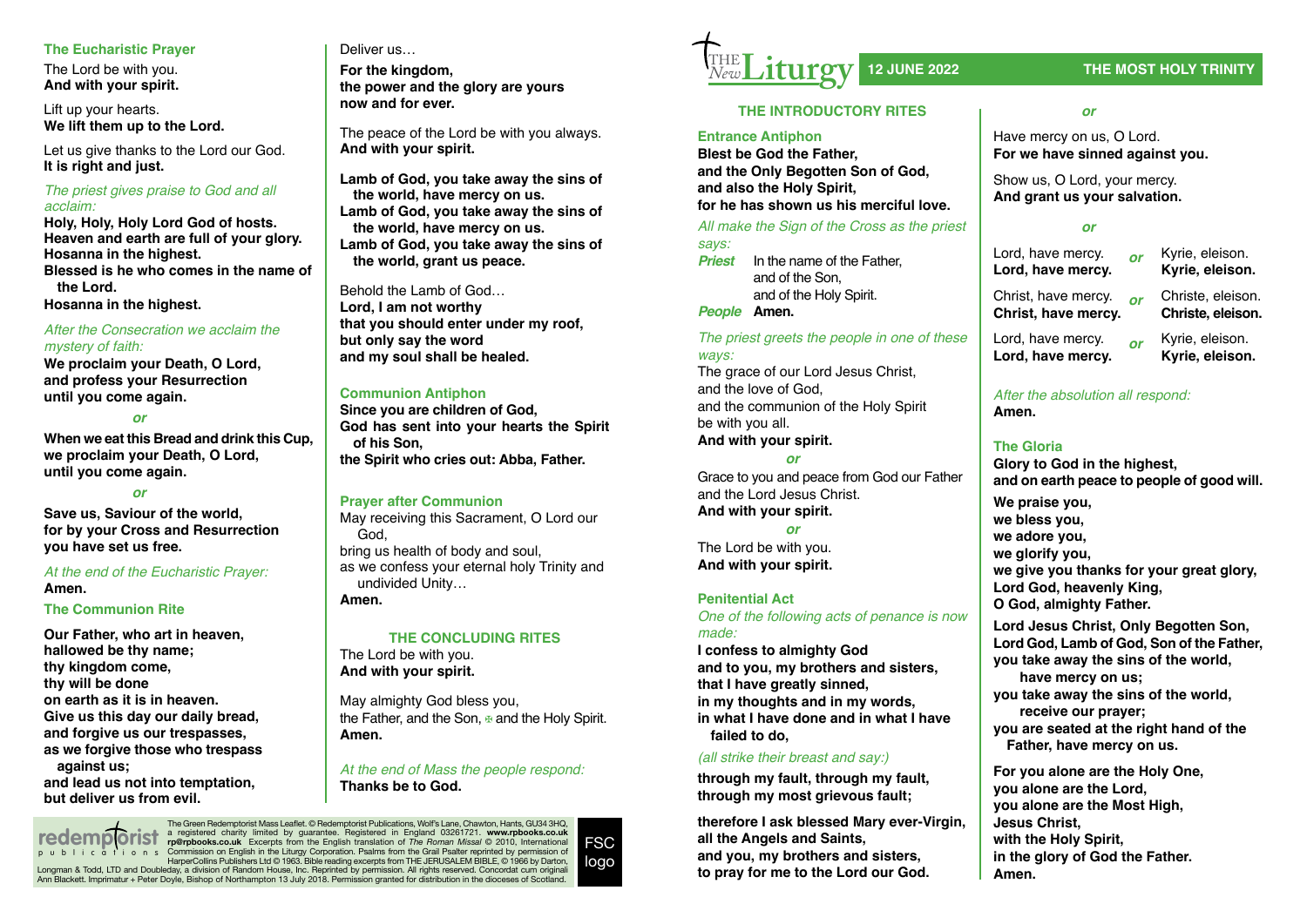#### **The Collect**

God our Father, who by sending into the world the Word of truth and the Spirit of sanctification made known to the human race your wondrous mystery, grant us, we pray, that in professing the true faith, we may acknowledge the Trinity of eternal glory and adore your Unity, powerful in majesty…

**Amen.**

#### **THE LITURGY OF THE WORD**

#### **First Reading** Proverbs 8:22-31 A reading from the book of Proverbs. Before the earth came into being, Wisdom was born.

The Wisdom of God cries aloud:

The Lord created me when his purpose first unfolded,

before the oldest of his works.

From everlasting I was firmly set, from the beginning, before earth came into being.

The deep was not, when I was born, there were no springs to gush with water. Before the mountains were settled, before the hills, I came to birth; before he made the earth, the countryside, or the first grains of the world's dust. When he fixed the heavens firm, I was there,

when he drew a ring on the surface of the deep,

when he thickened the clouds above, when he fixed fast the springs of the deep, when he assigned the sea its boundaries – and the waters will not invade the shore – when he laid down the foundations of the earth,

I was by his side, a master craftsman, delighting him day after day, ever at play in his presence, at play everywhere in his world, delighting to be with the sons of men.

The word of the Lord. **Thanks be to God.**

# **Psalm** Psalm 8

**R. How great is your name, O Lord our God,**

**through all the earth!**

- 1. When I see the heavens, the work of your hands,
- the moon and the stars which you arranged,
- what is man that you should keep him in mind,

mortal man that you care for him? **R.**

2. Yet you have made him little less than a god;

with glory and honour you crowned him, gave him power over the works of your hand,

put all things under his feet. **R.**

3. All of them, sheep and cattle, yes, even the savage beasts, birds of the air, and fish that make their way through the waters. **R.**

#### **Second Reading** Romans 5:1-5

A reading from the letter of St Paul to the Romans.

#### To God, through Christ, in the love poured out by the Spirit.

Through our Lord Jesus Christ, by faith we are judged righteous and at peace with God, since it is by faith and through Jesus that we have entered this state of grace in which we can boast about looking forward to God's glory. But that is not all we can boast about; we can boast about our sufferings. These sufferings bring patience, as we know, and patience brings perseverance, and perseverance brings hope, and this hope is not deceptive, because the love of God has been poured into our hearts by the Holy Spirit which has been given us.

The word of the Lord. **Thanks be to God.**

# **Gospel Acclamation**

**Alleluia, alleluia! Glory be to the Father, and to the Son, and to the Holy Spirit, the God who is, who was, and who is to come. Alleluia!** 

#### The Lord be with you. **And with your spirit.**

A reading from the holy Gospel according to John. **Glory to you, O Lord.** 

**Gospel** John 16:12-15 Everything the Father has is mine; all the Spirit tells you will be taken from what is mine.

#### Jesus said to his disciples:

"I still have many things to say to you but they would be too much for you now. But when the Spirit of truth comes he will lead you to the complete truth, since he will not be speaking as from himself but will say only what he has learnt; and he will tell you of the things to come. He will glorify me, since all he tells you will be taken from what is mine. Everything the Father has is mine; that is why I said: All he tells you will be taken from what is mine."

The Gospel of the Lord. **Praise to you, Lord Jesus Christ.**

# **The Homily**

# **The Profession of Faith**

**I believe in one God, the Father almighty, maker of heaven and earth, of all things visible and invisible.**

**I believe in one Lord Jesus Christ, the Only Begotten Son of God, born of the Father before all ages. God from God, Light from Light, true God from true God, begotten, not made, consubstantial with the Father; through him all things were made. For us men and for our salvation he came down from heaven,**

# *(all bow during the next three lines)*

**and by the Holy Spirit was incarnate of the Virgin Mary, and became man.**

**For our sake he was crucified under Pontius Pilate, he suffered death and was buried, and rose again on the third day in accordance with the Scriptures. He ascended into heaven and is seated at the right hand of the Father. He will come again in glory to judge the living and the dead and his kingdom will have no end. I believe in the Holy Spirit, the Lord, the giver of life,**

**who proceeds from the Father and the Son,**

**who with the Father and the Son is adored and glorified,**

**who has spoken through the prophets.**

**I believe in one, holy, catholic and apostolic Church.**

**I confess one Baptism for the forgiveness of sins**

**and I look forward to the resurrection of the dead and the life of the world to come.** 

**Amen.**

*The bidding prayers now follow:* Let us pray to the Lord. **Lord, hear our prayer.**

# **THE LITURGY OF THE EUCHARIST**

*If the prayers of blessing are said aloud the people acclaim each time:*  **Blessed be God for ever.**

Pray, brethren (brothers and sisters)… **May the Lord accept the sacrifice at your hands for the praise and glory of his name, for our good**

**and the good of all his holy Church.**

# **Prayer over the Offerings**

Sanctify by the invocation of your name, we pray, O Lord our God, this oblation of our service, and by it make of us an eternal offering to you… **Amen.**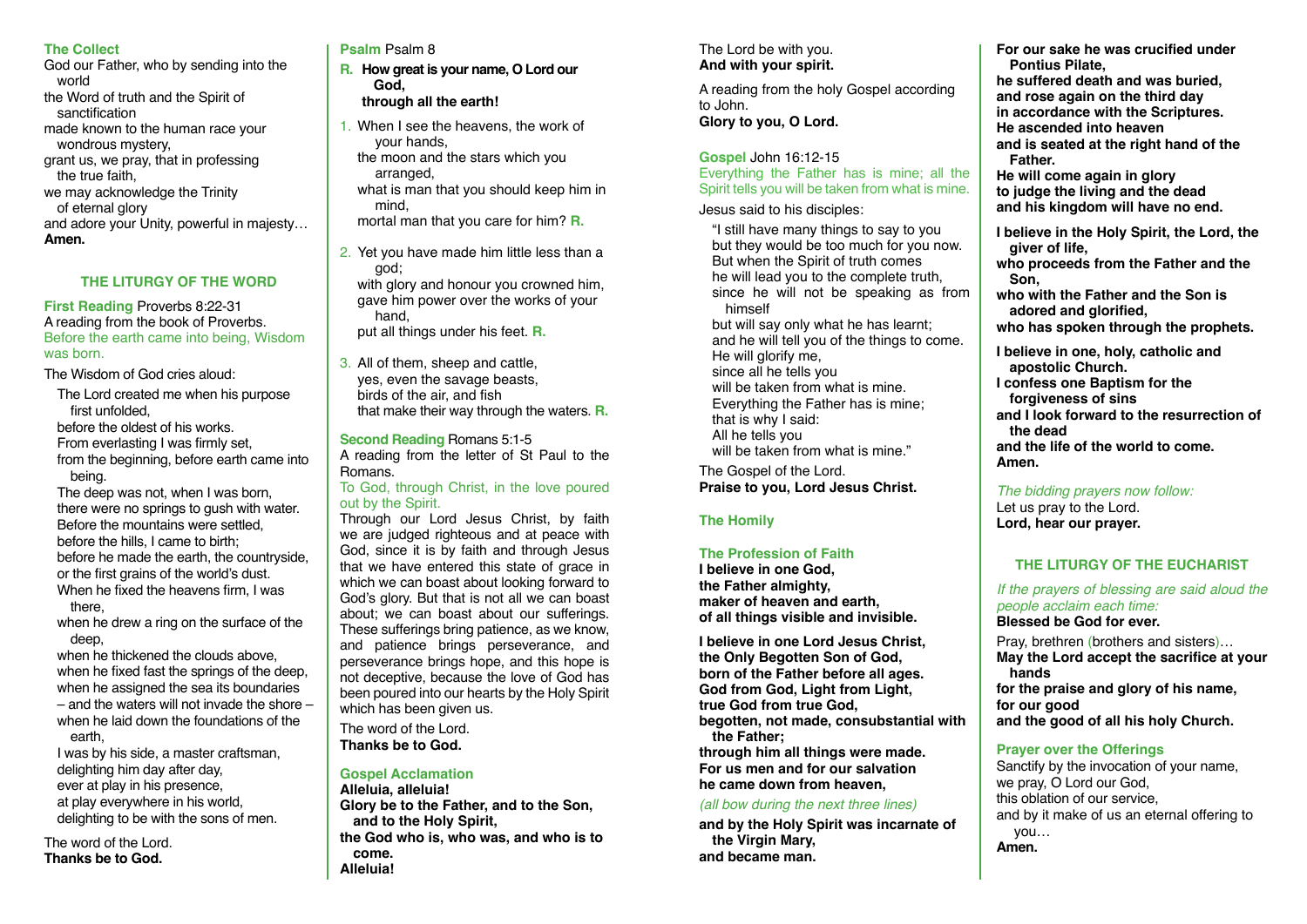# *The priest gives praise to God and all acclaim:*

**Holy, Holy, Holy Lord God of hosts. Heaven and earth are full of your glory. Hosanna in the highest.**

**Blessed is he who comes in the name of the Lord.**

**Hosanna in the highest.**

# *After the Consecration we acclaim the mystery of faith:*

**We proclaim your Death, O Lord, and profess your Resurrection until you come again.**

#### *or*

**When we eat this Bread and drink this Cup, we proclaim your Death, O Lord, until you come again.**

#### *or*

**Save us, Saviour of the world, for by your Cross and Resurrection you have set us free.**

# *At the end of the Eucharistic Prayer:* **Amen.**

# **The Communion Rite**

**Our Father, who art in heaven, hallowed be thy name; thy kingdom come, thy will be done on earth as it is in heaven. Give us this day our daily bread, and forgive us our trespasses, as we forgive those who trespass against us;**

**and lead us not into temptation, but deliver us from evil.**

Deliver us… **For the kingdom, the power and the glory are yours now and for ever.**

The peace of the Lord be with you always. **And with your spirit.**

**Lamb of God, you take away the sins of the world, have mercy on us. Lamb of God, you take away the sins of the world, have mercy on us. Lamb of God, you take away the sins of the world, grant us peace.**

Behold the Lamb of God… **Lord, I am not worthy that you should enter under my roof, but only say the word and my soul shall be healed.**

# **Communion Antiphon**

**Whoever eats my flesh and drinks my blood remains in me and I in him, says the Lord.** 

# **Prayer after Communion**

Grant, O Lord, we pray, that we may delight for all eternity in that share in your divine life, which is foreshadowed in the present age by our reception of your precious Body and Blood… **Amen.**

# **THE CONCLUDING RITES**

The Lord be with you. **And with your spirit.**

May almighty God bless you, the Father, and the Son, ⊕ and the Holy Spirit. **Amen.**

*At the end of Mass the people respond:* **Thanks be to God.**



# **THE INTRODUCTORY RITES**

#### **Entrance Antiphon**

**He fed them with the finest wheat and satisfied them with honey from the rock.** 

*All make the Sign of the Cross as the priest says: Priest* In the name of the Father,

and of the Son, and of the Holy Spirit.

*People* **Amen.**

# *The priest greets the people in one of these ways:*

The grace of our Lord Jesus Christ and the love of God, and the communion of the Holy Spirit be with you all. **And with your spirit.**

# *or*

Grace to you and peace from God our Father and the Lord Jesus Christ. **And with your spirit.**

*or*

The Lord be with you. **And with your spirit.**

# **Penitential Act**

*One of the following acts of penance is now made:*

**I confess to almighty God and to you, my brothers and sisters, that I have greatly sinned, in my thoughts and in my words, in what I have done and in what I have failed to do,**

# *(all strike their breast and say:)*

**through my fault, through my fault, through my most grievous fault;**

**therefore I ask blessed Mary ever-Virgin, all the Angels and Saints, and you, my brothers and sisters, to pray for me to the Lord our God.**

Have mercy on us, O Lord. **For we have sinned against you.**

Show us, O Lord, your mercy. **And grant us your salvation.**

*or*

# *or*

| Lord, have mercy.<br>Lord, have mercy.     | or | Kyrie, eleison.<br>Kyrie, eleison.     |
|--------------------------------------------|----|----------------------------------------|
| Christ, have mercy.<br>Christ, have mercy. | or | Christe, eleison.<br>Christe, eleison. |
| Lord have mercy                            |    | Kvrie eleison                          |

Lord, have mercy. *or* Kyrie, eleison. **Lord, have mercy.** 

*After the absolution all respond:*  **Amen.**

# **The Gloria**

**Glory to God in the highest, and on earth peace to people of good will. We praise you,**

**we bless you,**

**we adore you,**

**we glorify you,**

**we give you thanks for your great glory, Lord God, heavenly King,**

**O God, almighty Father.**

**Lord Jesus Christ, Only Begotten Son, Lord God, Lamb of God, Son of the Father,**

**you take away the sins of the world, have mercy on us;**

**you take away the sins of the world, receive our prayer;**

**you are seated at the right hand of the Father, have mercy on us.**

**For you alone are the Holy One, you alone are the Lord, you alone are the Most High, Jesus Christ, with the Holy Spirit, in the glory of God the Father. Amen.**

**redemp orist** publications

FSC logo

**19 JUNE 2022 THE MOST HOLY BODY AND BLOOD OF CHRIST**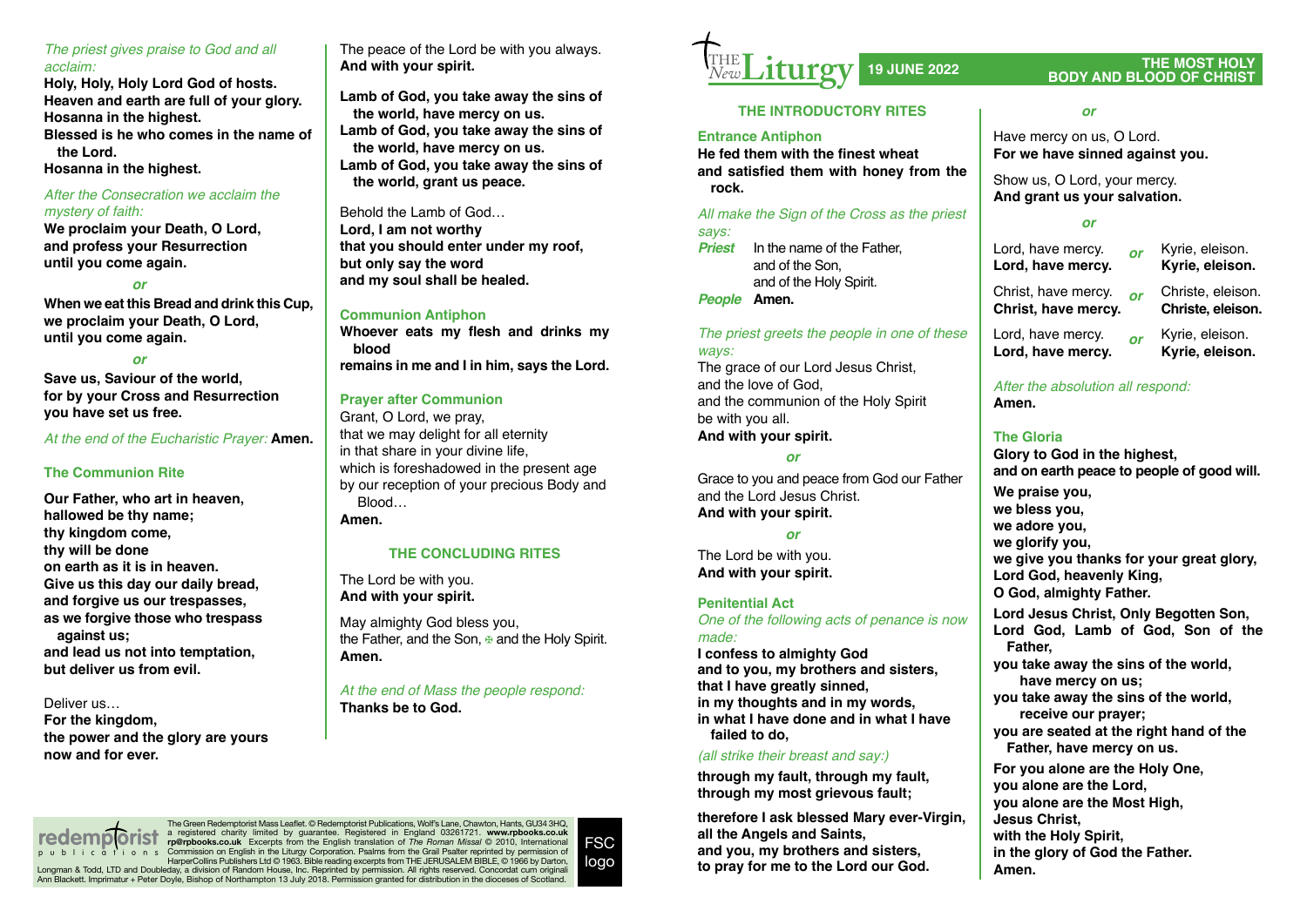#### **The Collect**

O God, who in this wonderful Sacrament have left us a memorial of your Passion, grant us, we pray, so to revere the sacred mysteries of your Body and Blood that we may always experience in ourselves the fruits of your redemption… **Amen.**

# **THE LITURGY OF THE WORD**

#### **First Reading** Genesis 14:18-20 A reading from the book of Genesis. He brought bread and wine. Melchizedek king of Salem brought bread and wine; he was a priest of God Most High. He pronounced this blessing:

"Blessed be Abraham by God Most High, creator of heaven and earth, and blessed be God Most High for handing over your enemies to you."

And Abraham gave him a tithe of everything. The word of the Lord.

**Thanks be to God.**

# **Psalm** Psalm 109

- **R. You are a priest for ever, a priest like Melchizedek of old.**
- 1. The Lord's revelation to my Master: "Sit on my right: I will put your foes beneath your feet." **R.**
- 2. The Lord will send from Zion your sceptre of power: rule in the midst of all your foes. **R.**
- 3. A prince from the day of your birth on the holy mountains; from the womb before the daybreak I begot you. **R.**

4. The Lord has sworn an oath he will not change. "You are a priest for ever, a priest like Melchizedek of old." **R.**

**Second Reading** 1 Corinthians 11:23-26 A reading from the first letter of St Paul to the Corinthians.

#### Every time you eat this bread and drink this cup, you are proclaiming the Lord's death.

This is what I received from the Lord, and in turn passed on to you: that on the same night that he was betrayed, the Lord Jesus took some bread, and thanked God for it and broke it, and he said, "This is my body, which is for you; do this as a memorial of me." In the same way he took the cup after supper, and said, "This cup is the new covenant in my blood. Whenever you drink it, do this as a memorial of me." Until the Lord comes, therefore, every time you eat this bread and drink this cup, you are proclaiming his death.

The word of the Lord. **Thanks be to God.**

# **Gospel Acclamation**

**Alleluia, alleluia! I am the living bread which has come down from heaven, says the Lord. Anyone who eats this bread will live for ever. Alleluia!** 

The Lord be with you. **And with your spirit.**

A reading from the holy Gospel according to Luke. **Glory to you, O Lord.** 

#### **Gospel** Luke 9:11-17 They all ate as much as they wanted.

Jesus made the crowds welcome and talked to them about the kingdom of God; and he cured those who were in need of healing.

It was late afternoon when the Twelve came to him and said, "Send the people away, and they can go to the villages and farms round about to find lodging and food; for we are in a lonely place here." He replied, "Give them something to eat yourselves." But they said, "We have no more than five

loaves and two fish, unless we are to go ourselves and buy food for all these people." For there were about five thousand men. But he said to his disciples, "Get them to sit down in parties of about fifty." They did so and made them all sit down. Then he took the five loaves and the two fish, raised his eyes to heaven, and said the blessing over them; then he broke them and handed them to his disciples to distribute among the crowd. They all ate as much as they wanted, and when the scraps remaining were collected they filled twelve baskets.

The Gospel of the Lord. **Praise to you, Lord Jesus Christ.**

# **The Homily**

#### **The Profession of Faith**

**I believe in one God, the Father almighty, maker of heaven and earth, of all things visible and invisible.**

**I believe in one Lord Jesus Christ, the Only Begotten Son of God, born of the Father before all ages. God from God, Light from Light, true God from true God, begotten, not made, consubstantial with the Father; through him all things were made. For us men and for our salvation he came down from heaven,**

# *(all bow during the next three lines)*

**and by the Holy Spirit was incarnate of the Virgin Mary, and became man.**

**For our sake he was crucified under Pontius Pilate,**

**he suffered death and was buried, and rose again on the third day in accordance with the Scriptures. He ascended into heaven**

**and is seated at the right hand of the Father.**

**He will come again in glory to judge the living and the dead and his kingdom will have no end.** **I believe in the Holy Spirit, the Lord, the giver of life,**

**who proceeds from the Father and the Son,**

**who with the Father and the Son is adored and glorified,**

**who has spoken through the prophets. I believe in one, holy, catholic and** 

**apostolic Church. I confess one Baptism for the** 

**forgiveness of sins and I look forward to the resurrection of the dead and the life of the world to come.** 

**Amen.**

*The bidding prayers now follow:* Let us pray to the Lord. **Lord, hear our prayer.**

# **THE LITURGY OF THE EUCHARIST**

*If the prayers of blessing are said aloud the people acclaim each time:* 

# **Blessed be God for ever.**

Pray, brethren (brothers and sisters)…

**May the Lord accept the sacrifice at your hands**

**for the praise and glory of his name, for our good and the good of all his holy Church.**

# **Prayer over the Offerings**

Grant your Church, O Lord, we pray, the gifts of unity and peace, whose signs are to be seen in mystery in the offerings we here present… **Amen.**

# **The Eucharistic Prayer**

The Lord be with you. **And with your spirit.**

Lift up your hearts. **We lift them up to the Lord.**

Let us give thanks to the Lord our God. **It is right and just.**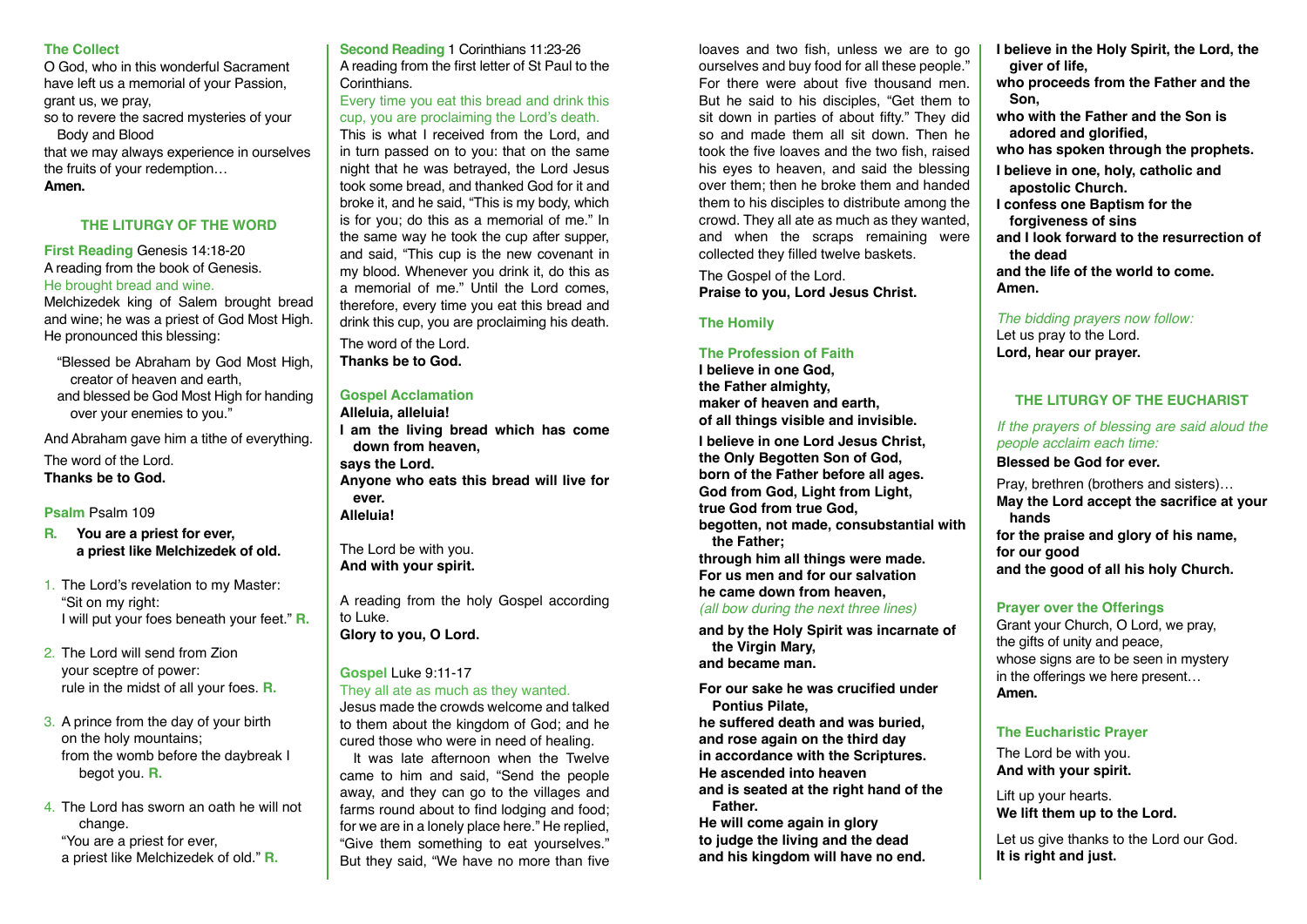#### *The priest gives praise to God and all acclaim:*

**Holy, Holy, Holy Lord God of hosts. Heaven and earth are full of your glory. Hosanna in the highest. Blessed is he who comes in the name of the Lord. Hosanna in the highest.**

*After the Consecration we acclaim the* 

# *mystery of faith:* **We proclaim your Death, O Lord,**

**and profess your Resurrection until you come again.**

*or*

**When we eat this Bread and drink this Cup, we proclaim your Death, O Lord, until you come again.**

#### *or*

**Save us, Saviour of the world, for by your Cross and Resurrection you have set us free.**

#### *At the end of the Eucharistic Prayer:*  **Amen.**

# **The Communion Rite**

**Our Father, who art in heaven, hallowed be thy name; thy kingdom come, thy will be done on earth as it is in heaven. Give us this day our daily bread, and forgive us our trespasses, as we forgive those who trespass against us;**

**and lead us not into temptation, but deliver us from evil.**

#### Deliver us…

**For the kingdom, the power and the glory are yours now and for ever.**

The peace of the Lord be with you always. **And with your spirit.**

**Lamb of God, you take away the sins of the world, have mercy on us. Lamb of God, you take away the sins of the world, have mercy on us. Lamb of God, you take away the sins of the world, grant us peace.**

Behold the Lamb of God… **Lord, I am not worthy that you should enter under my roof, but only say the word and my soul shall be healed.**

# **Communion Antiphon**

**Bless the Lord, O my soul, and all within me, his holy name.**  *or*

**O Father, I pray for them, that they may be one in us,**

**that the world may believe that you have sent me, says the Lord.** 

# **Prayer after Communion**

May this divine sacrifice we have offered and received fill us with life, O Lord, we pray, so that, bound to you in lasting charity, we may bear fruit that lasts for ever… **Amen.**

# **THE CONCLUDING RITES**

The Lord be with you. **And with your spirit.**

May almighty God bless you, the Father, and the Son, <sub>№</sub> and the Holy Spirit. **Amen.**

*At the end of Mass the people respond:* **Thanks be to God.**



# **26 JUNE 2022 13th SUNDAY IN ORDINARY TIME**

# **THE INTRODUCTORY RITES**

#### **Entrance Antiphon**

**All peoples, clap your hands. Cry to God with shouts of joy!** 

*All make the Sign of the Cross as the priest says:*

*Priest* In the name of the Father, and of the Son, and of the Holy Spirit.

#### *People* **Amen.**

*The priest greets the people in one of these ways:*

The grace of our Lord Jesus Christ, and the love of God, and the communion of the Holy Spirit be with you all. **And with your spirit.**

*or*

Grace to you and peace from God our Father and the Lord Jesus Christ. **And with your spirit.**

*or*

The Lord be with you. **And with your spirit.**

# **Penitential Act**

*One of the following acts of penance is now made:*

**I confess to almighty God and to you, my brothers and sisters, that I have greatly sinned, in my thoughts and in my words, in what I have done and in what I have failed to do,**

# *(all strike their breast and say:)*

**through my fault, through my fault, through my most grievous fault;**

**therefore I ask blessed Mary ever-Virgin, all the Angels and Saints, and you, my brothers and sisters, to pray for me to the Lord our God.**

#### *or*

Have mercy on us, O Lord. **For we have sinned against you.** Show us, O Lord, your mercy. **And grant us your salvation.**

*or*

| Lord, have mercy.<br>Lord, have mercy.     | <b>or</b> | Kyrie, eleison.<br>Kyrie, eleison.     |
|--------------------------------------------|-----------|----------------------------------------|
| Christ, have mercy.<br>Christ, have mercy. | or        | Christe, eleison.<br>Christe, eleison. |
| Lord, have mercy.<br>Lord, have mercy.     | or        | Kyrie, eleison.<br>Kyrie, eleison.     |

*After the absolution all respond:* **Amen.**

# **The Gloria**

**Glory to God in the highest, and on earth peace to people of good will. We praise you, we bless you, we adore you, we glorify you, we give you thanks for your great glory, Lord God, heavenly King, O God, almighty Father. Lord Jesus Christ, Only Begotten Son,**

**Lord God, Lamb of God, Son of the Father, you take away the sins of the world, have mercy on us;**

**you take away the sins of the world, receive our prayer;**

**you are seated at the right hand of the Father, have mercy on us.**

**For you alone are the Holy One, you alone are the Lord, you alone are the Most High, Jesus Christ, with the Holy Spirit, in the glory of God the Father. Amen.**

#### **The Collect**

O God, who through the grace of adoption chose us to be children of light, grant, we pray, that we may not be wrapped in the darkness of error but always be seen to stand in the bright light of truth… **Amen.**



The Green Redemptorist Mass Leaflet. © Redemptorist Publications, Wolf's Lane, Chawton, Hants, GU34 3HQ, The gristered charity limited by guarantee. Registered in England 03261721. www.rpbooks.co.uk<br>The prephotology and En Longman & Todd, LTD and Doubleday, a division of Random House, Inc. Reprinted by permission. All rights reserved. Concordat cum originali Ann Blackett. Imprimatur + Peter Doyle, Bishop of Northampton 13 July 2018. Permission granted for distribution in the dioceses of Scotland.

FSC logo